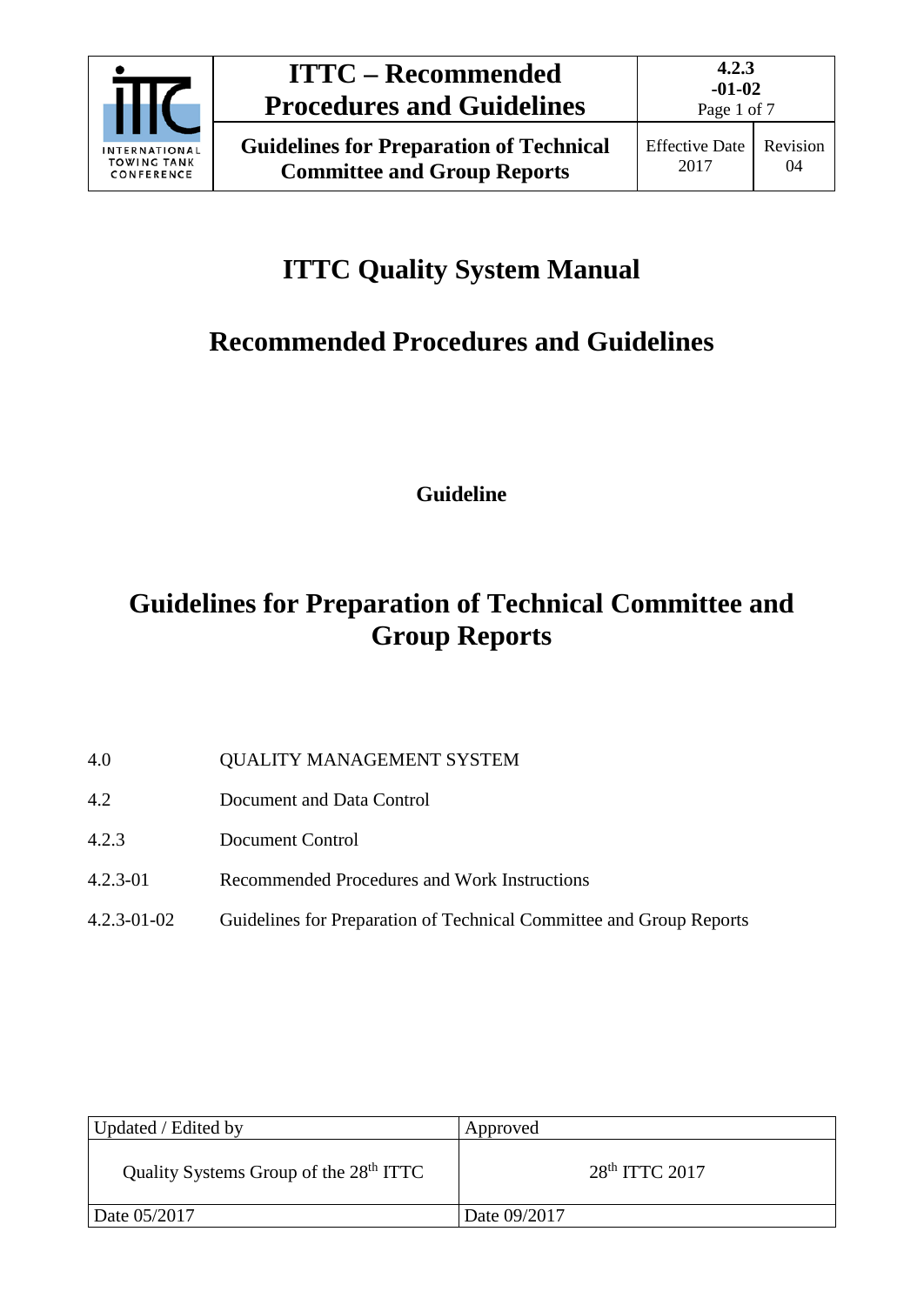

### **ITTC – Recommended Procedures and Guidelines**

**Guidelines for Preparation of Technical Committee and Group Reports**

04

### **Table of Contents**

| 3.1 Top and Bottom Margins3   |  |
|-------------------------------|--|
| 3.2 Columns and Side Margins4 |  |
|                               |  |
|                               |  |
|                               |  |
|                               |  |
|                               |  |
|                               |  |

| 4.6 Tabulations / Enumerations 5 |  |
|----------------------------------|--|
|                                  |  |
|                                  |  |
|                                  |  |
|                                  |  |
|                                  |  |
|                                  |  |
|                                  |  |
|                                  |  |
|                                  |  |
|                                  |  |
|                                  |  |
|                                  |  |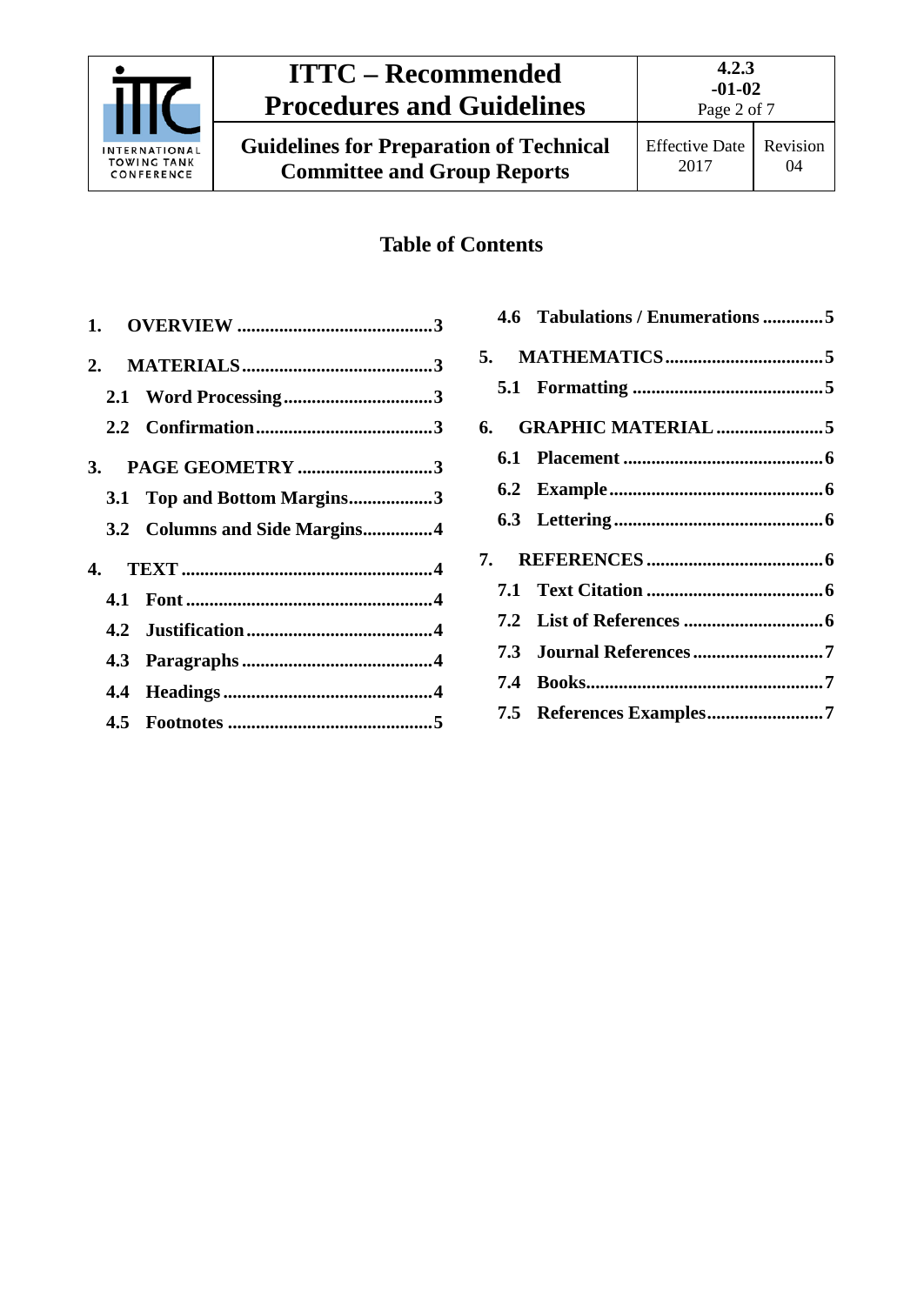

#### **Guidelines for Preparation of Technical Committee and Group Reports**

#### <span id="page-2-0"></span>**1. OVERVIEW**

The instruction for the preparation of the text and formatting of the final Report and Draft Recommendations generally follow the instructions prepared for the 20<sup>th</sup> ITTC.

The reports will be reproduced without reduction and will appear at almost exactly the same size as they are transmitted to the Conference organizer. ITTC or conference logo and the page numbers will be added at the time of printing. The volume will be paginated from the front to the back so that a table of contents can be added. This means that referencing to page numbers within each Committee report will not be possible.

#### <span id="page-2-2"></span><span id="page-2-1"></span>**2. MATERIALS**

#### **2.1 Word Processing**

The report is to be generated using a recent version of a popular word processing program. Microsoft Word is the preferred word processor. The use of other popular word processing programs is not discouraged, as long as the desired format can be exactly reproduced.

#### <span id="page-2-3"></span>**2.2 Confirmation**

These instructions are written using the desired format. It is anticipated that each preparer will probably use different word processing programs. The schedule for publishing ITTC Conference proceedings is very tight. In order to avoid last minute problems with formats, **it is** 

**requested that each preparer attempt to reproduce this page** on his particular configuration of hardware and software. The Conference organizer must be informed at the earliest opportunity if the preparer of any Committee or Working-Group is unable to make his configuration reproducing this page.

#### <span id="page-2-4"></span>**3. PAGE GEOMETRY**

It is required that the reports be formatted for A4 paper (210 mm x 297 mm, 8.27<sup> $\gamma$ </sup> x 11.69 $\gamma$ ).

#### <span id="page-2-5"></span>**3.1 Top and Bottom Margins**

General. The bottom margin for all pages is  $25 \overline{\text{mm} (0.98\degree)}$  for A4 paper. This is the distance between the *bottom* of the last line of text and the bottom edge of the sheet of paper. The top margins are different depending on whether the page is the first page of the report or a subsequent page. These differences are described below.

The top margin is measured from the top edge of the paper to the *top* of the first line of text.

First page. The top margin of the first page is 100 mm (3.94´´) and is therefore different from the subsequent pages. This extra large margin is needed to format the title for the Committee Recommendations and Report and to leave space for other information. No table of contents shall be included in the report.

Subsequent pages. The top margin on the second through the last page is 30 mm  $(1.18<sup>2</sup>)$ below the top edge of the paper.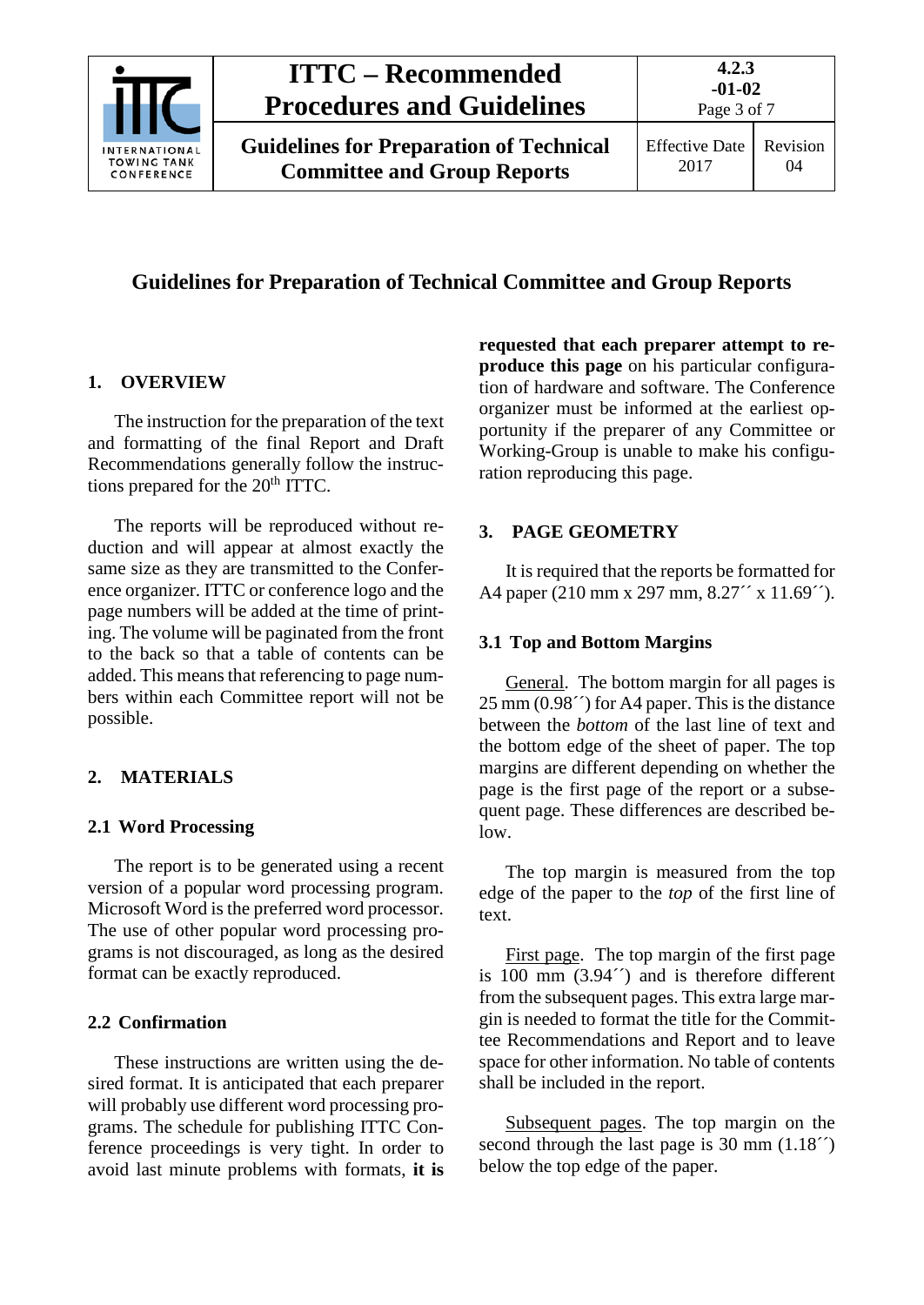

#### <span id="page-3-0"></span>**3.2 Columns and Side Margins**

The manuscript is to be prepared in double column format. The column width is to be 81 mm  $(3.19^{\prime\prime})$ , the spacing between the columns is to be 8 mm.  $(0.31<sup>′</sup>)$ 

The left side margin is to be 20 mm. (0.79´´) The corresponding right hand margin for A4 paper is 20 mm. (0.79´´)

#### <span id="page-3-2"></span><span id="page-3-1"></span>**4. TEXT**

#### **4.1 Font**

The text font must be 12 point "Times", "Times Roman" or "Times New Roman" type. Greek letters appearing in equations or text (such as  $\alpha$ ,  $\rho$ ,  $\gamma$ ) should also be 12 point and set in the standard "Symbol" type font.

The vertical line spacing should be 12 points (equalling a line height of  $4.25$  mm  $(0.167^{\prime\prime})$ ). There should be one space between the period (or other ending punctuation) of one sentence and the capital letter which starts the next sentence.

#### <span id="page-3-3"></span>**4.2 Justification**

The text (but not the headings) should also be justified so that it fills up the space in the columns exactly. Hyphenation should be used to break the text so that it nearly fills each line. The appearance of the volume will be compromised if the text has not been hyphenated, since justification can lead to some lines with large, ugly spaces between the words.

#### <span id="page-3-4"></span>**4.3 Paragraphs**

Paragraphs are to be separated from one another by a blank line. All paragraphs are to be *tab* indented 6 mm (0.24´´). The use of a number of spaces to indent is discouraged since there are differences in the size of spaces printed by various laser printers.

#### <span id="page-3-5"></span>**4.4 Headings**

Headings and subheadings should appear throughout the paper to divide the subject matter into logical parts and to emphasise the major elements and considerations. These headings assist the reader in following the trend of thought and in forming a mental picture of the points of chief importance. Parts or sections should be numbered with one digit for the main headings, 2 digits (X.X) for the first sub-headings. Further subheadings should not be numbered. The Conference organizers will provide a template file as a model.

Period or other punctuation should not be used at the end of a heading.

Headings should not appear at the bottom of a column if there is no text following below it in the same column. If the normal flow of text causes this to occur, insert line spaces so that the heading appears at the top of the next column.

Major headings. Major headings should be printed in bold capital letters and aligned flush with the left-hand margin of the column. Two lines of space should be left above the major heading and one line below it.

Subheadings. Subheadings should be printed in bold letters with the initial letter of each word capitalised and aligned flush with the left-hand margin of the column. Two lines of space should be left above the subheading and one line of space should be left below it.

Sub-subheadings. Sub-subheadings should be tab indented 6 mm  $(0.24<sup>2</sup>)$  and printed in underlined letter with the initial letter of each word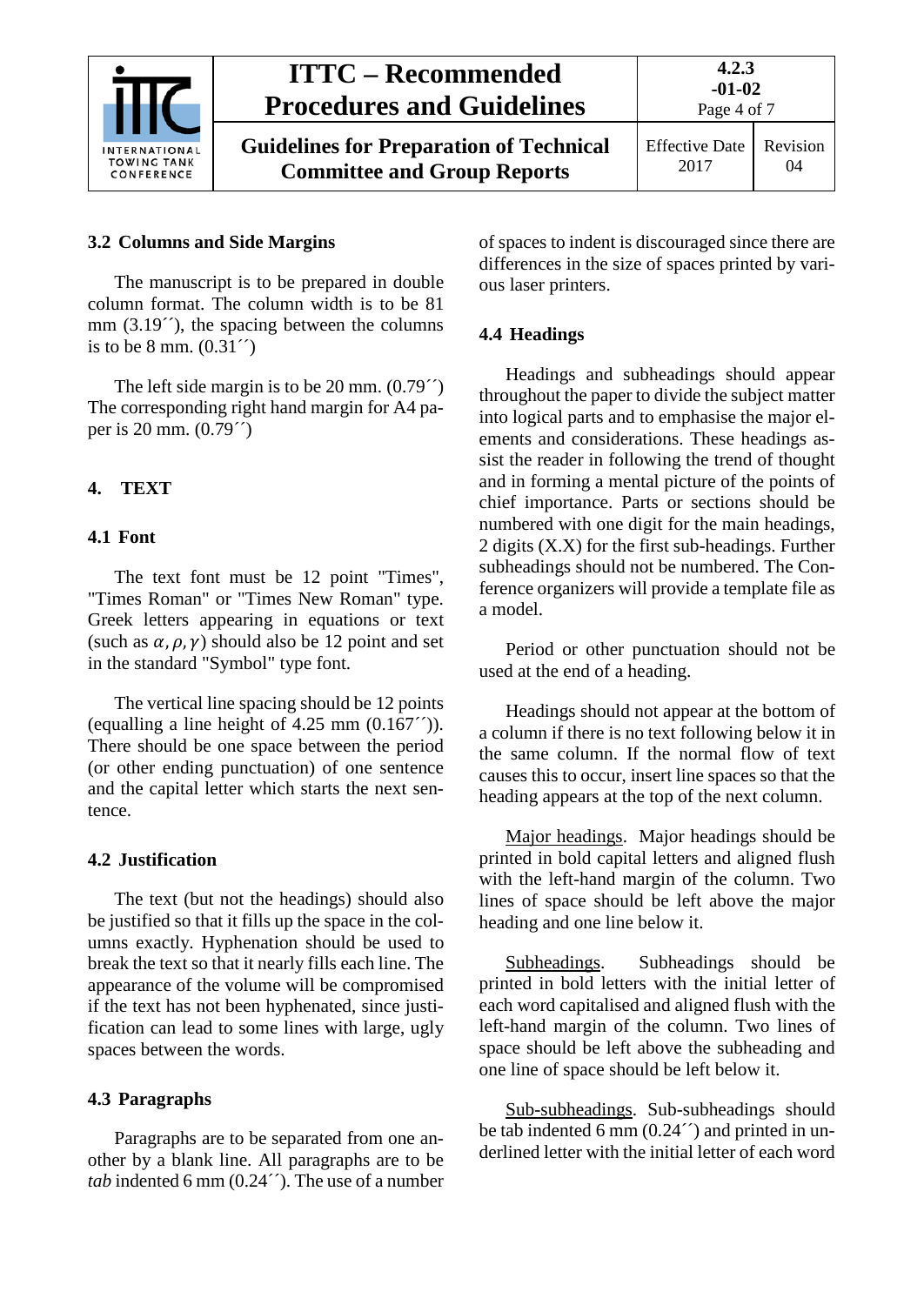|                                                   | <b>ITTC</b> – Recommended<br><b>Procedures and Guidelines</b>                        | 4.2.3<br>$-01-02$<br>Page 5 of 7 |                |
|---------------------------------------------------|--------------------------------------------------------------------------------------|----------------------------------|----------------|
| INTERNATIONAL<br><b>TOWING TANK</b><br>CONFERENCE | <b>Guidelines for Preparation of Technical</b><br><b>Committee and Group Reports</b> | <b>Effective Date</b><br>2017    | Revision<br>04 |

capitalised. The sub-subheading should be followed by a period, two spaces and the text. One line of space should be left above the sub-subheading.

#### <span id="page-4-0"></span>**4.5 Footnotes**

Footnotes are references with superscript numerals and are to be numbered consecutively from [1](#page-4-5) to the end of the paper<sup>1</sup>. Footnotes should appear at the bottom of the page in which they are referenced. At least one line of space should be left above the footnote<sup>[2](#page-4-5)</sup> to separate it from the rest of the text.

#### <span id="page-4-1"></span>**4.6 Tabulations / Enumerations**

Where several considerations, conditions, requirements or other qualifying items are involved in a presentation, it is often advantageous to put them in tabular or enumerative form rather than to run them into the text. This arrangement, in addition to emphasising the items, creates a graphic impression that aids the reader in accessing the information and in forming an overall picture. It is customary to identify the individual items as  $(1)$ ,  $(2)$ ,  $(3)$ , etc., or  $(a)$ ,  $(b)$ ,  $(c)$ etc., or simply using bullets (•). Although inclusion of such elements makes the text livelier, care should be taken not to use this scheme too frequently as it can make the reading choppy and invalidate their purpose and usefulness.

#### <span id="page-4-2"></span>**5. MATHEMATICS**

-

Equations should be numbered consecutively beginning with (1) to the end of the report, including any appendices. The number should be enclosed in parentheses (as shown above) and set flush right in the column on the same line as the first line of the equation. This is the number that should be used when referring to equations within the text.

#### <span id="page-4-3"></span>**5.1 Formatting**

Equations should be prepared using the equation setting facilities of the particular word processor or using any of the popular equationsetting software utilities. Vector quantities should be printed in bold lower case letters and tensor quantities in bold upper case letters. For instance, the Euler equation for potential flow is

$$
\frac{\partial \varphi}{\partial t} + \frac{1}{2} |\Delta \varphi|^2 + \frac{P}{\rho} + gy = C(t) \tag{1}
$$

The Navier-Stokes equation is

$$
\rho \frac{Du}{Dt} = \rho f - \nabla p + \Delta(\mu D) \tag{2}
$$

In all mathematical expressions, any symbol (and the units in which it is used) not previously defined in the nomenclature should be explained. All used symbols shall comply with the ITTC Symbols List. If the symbols are not contained in the ITTC Symbols List, they should comply with ISO 31.

An extra line of space is to be left above and below a displayed equation or formula.

#### <span id="page-4-4"></span>**6. GRAPHIC MATERIAL**

All Figures (graphs, line drawings, photographs, etc.) should be numbered consecutively

 $2^{\circ}$  The line above the footnotes is optional, but it does help to keep the footnotes separate from the main body of text.

<span id="page-4-5"></span><sup>1</sup> Footnotes should appear in or "Times Roman" font in the smaller 10 point type.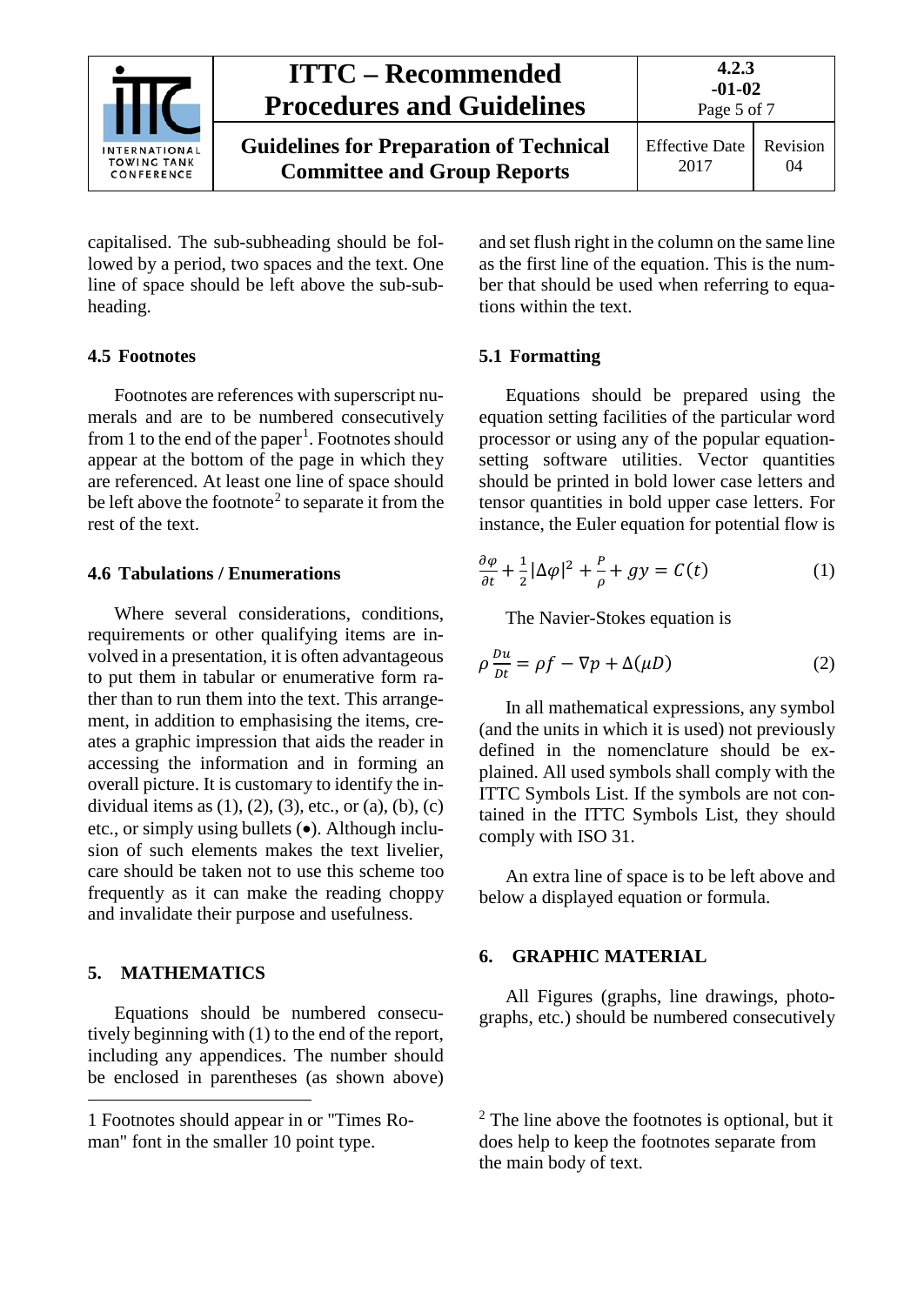

and have a caption consistent of the figure number and a brief title. This number should be used when referring to the figure in the text.

Photographs should be clear, with proper definition and scales included as needed.

#### <span id="page-5-0"></span>**6.1 Placement**

Depending on size, the artwork, graphs, charts, fine drawings, sketches and diagrams, etc. should be positioned either within one column or spanning both columns. If the figure spans two columns, the caption should be properly centred. Two lines of space should be provided above and below figures and their captions.



Figure 1. Estimation of tank-wall effects using unified slender body theory.

#### <span id="page-5-1"></span>**6.2 Example**

Figure 1 is an example of how a figure should be arranged on the page.

#### <span id="page-5-2"></span>**6.3 Lettering**

For good legibility, lettering (call-outs) in figures must be 2 mm high or higher on the material as it is placed on final report. Lettering may be in font, although common sans serif fonts (such as Helvetica) often look best on charts and graphs.

#### <span id="page-5-4"></span><span id="page-5-3"></span>**7. REFERENCES**

#### **7.1 Text Citation**

Within the text, references should be cited by giving the last name of the author(s) and the year of publication of the reference. The year should always be enclosed by parentheses; whether or not the name of the author(s) should be enclosed within the same parentheses depends on the context. Some possibilities using the sample references below are illustrated in the following text fragments:

It was shown by Kwon & Pletcher (1981) that numerical integration of the Navier-Stokes equations can be successfully performed for low Reynolds numbers. Heat transfer in a duct is improved substantially by using small, rectangular protuberances (Sparrow, 1980b).

Convection of this type is treated in several sources (Lee & Horne, 1982, Sparrow, 1980a, and Tung, 1982).

#### <span id="page-5-5"></span>**7.2 List of References**

References to original sources for cited material should be listed together at the end of the report; *footnotes should not be used for this purpose.*

References should be arranged in alphabetic order according to the last name of the author or the last name of the first author for papers with